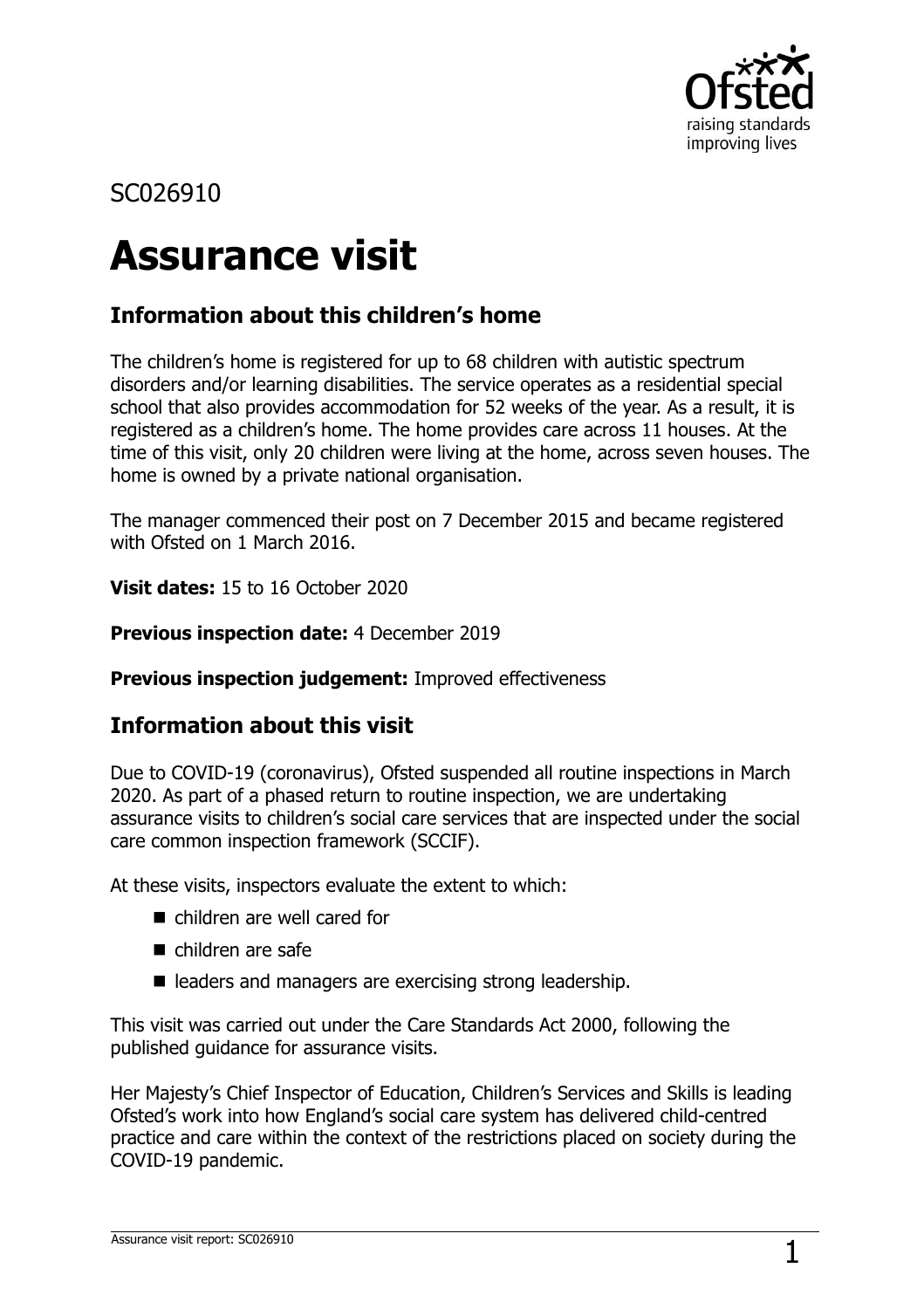

## **Findings from the visit**

We did not identify any serious or widespread concerns in relation to the care or protection of children at this assurance visit.

#### **The care of children**

Children say they are happy and like living in this home. Relationships between staff and children are positive; good, caring interactions were seen by inspectors.

Staff understand children's needs and provide them with good care that helps them to make progress and enjoy positive experiences. Communication skills and the ability to manage change have positively developed for several children. One child is now successfully sleeping in their own bed throughout the night and has started to make this same progress in their family home.

Good support has been provided to children throughout the COVID-19 pandemic. When restrictions were in place, visitors to the home were not allowed; staff helped children to keep in touch with family and friends by using video calls and sharing photographs. Since restrictions have lifted, face-to-face visits have been taking place again. Individual houses became their own 'bubble', meaning that education and activities for children could continue safely with core staff assigned to each house. Social stories have been used effectively to help children to understand what is happening during the pandemic and how to keep safe. Inspectors saw a lovely example of a child writing a letter to new children, inviting them to go for a socially distanced walk together when they move in.

Children have enjoyed a good range of creative activities despite the lockdown restrictions. Good use is made of the large grounds surrounding the home and children particularly enjoyed putting on their own carnival.

### **The safety of children**

Children are kept safe. Staff understand children's individual needs and vulnerabilities well and provide personalised care that safeguards them effectively. Good-quality care and behaviour plans underpin this good work, providing staff with detailed and current information about behavioural triggers and strategies to help children. However, the inspectors identified gaps in how leaders and managers document their assessment of the suitability of staff to meet new children's needs.

Restraint is used appropriately and only to keep children safe from serious harm. Restraint records are clear and provide the reader with a good understanding of the event. However, discussions held with children after restraint is used could be improved. Currently, they do not always happen with an adult who was not involved in the incident. This limits the opportunity to obtain the child's views independently. In addition, not all children are given the chance to express their feelings about being held.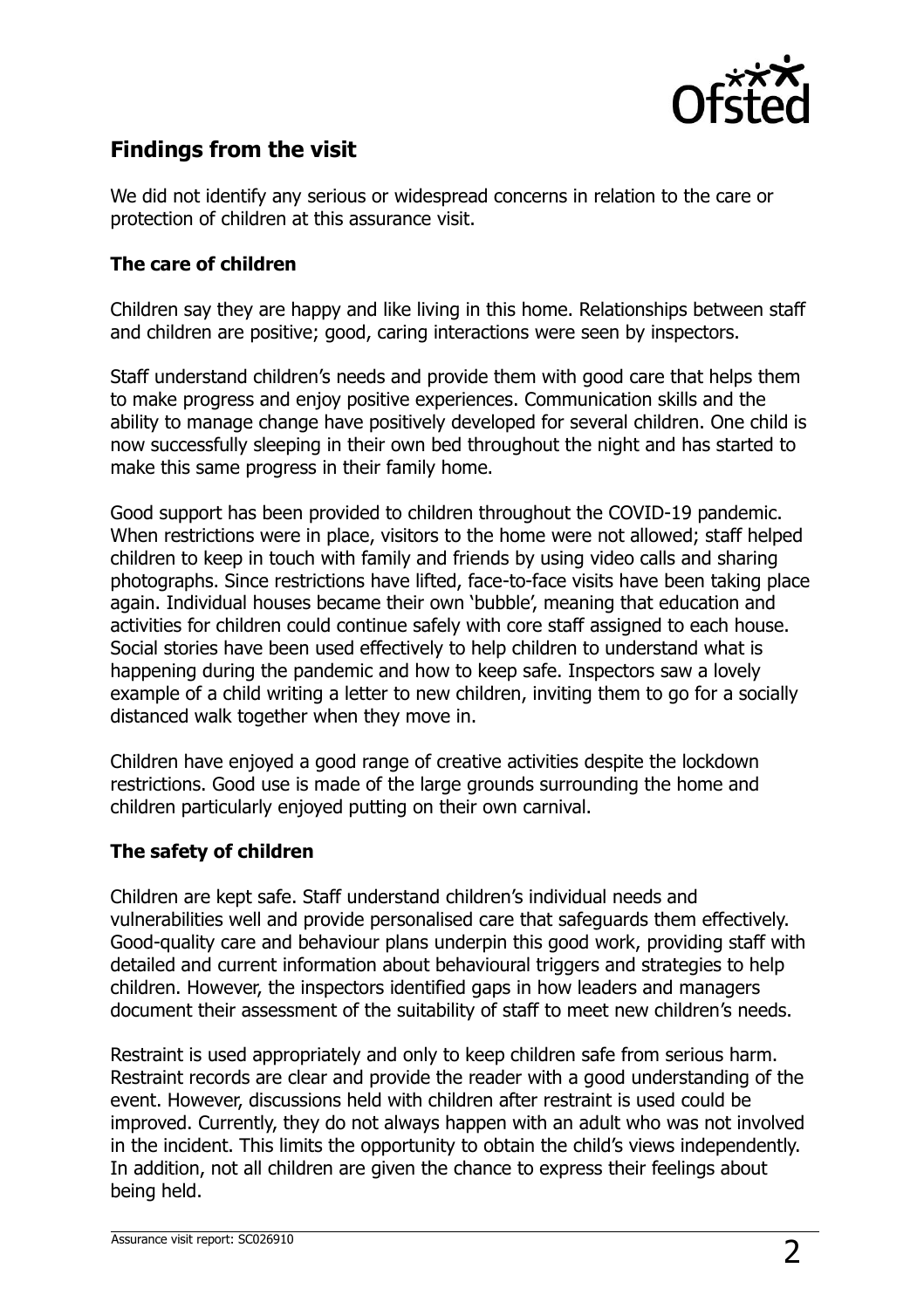

Leaders and managers have taken appropriate action in response to safeguarding concerns and medication errors. Referrals are made to external agencies as they should be, and detailed investigations are completed. Lessons learned from these investigations are used effectively to address poor practice and to help staff to develop. Implementation of a planned new medication management system has been delayed due to the pandemic. As restrictions lift, swift action is required to continue to implement the proposed medication action plan, as, although leaders and managers have attempted to eradicate medication errors, they do still happen.

#### **Leaders and managers**

Leaders and managers are enthusiastic about this home and have a clear vision for the future. They are committed to improving the quality of care.

Leaders and managers have followed government guidance in relation to the COVID-19 pandemic appropriately. Staff speak well about the support they have received during this period and the actions leaders and managers have taken to keep everyone safe. This feedback is echoed by social workers who contributed to the visit.

Although monitoring of the quality of care does take place, a six-monthly report about the quality of care was not provided to Ofsted as required. In addition, the subsequent report did not include the views of stakeholders. Monitoring of the provision is supplemented by the independent visitor. This monitoring takes place regularly but does not always include sufficient evaluation of the information the visitor has reviewed.

A significant number of new staff have started working at the home. They were recruited safely and are provided with appropriate support. In some houses, regular agency staff continue to be used to cover vacancies. There have been two occasions where agency staff have been left in charge of a house. Although there is on-call support and a duty manager, this is not good practice. Further work is required to ensure that agency provision complements the workforce and does not replace it.

Leaders, managers and staff work effectively with others and appropriately challenge decisions in the best interests of children. Positive feedback has been received from social workers, who are pleased with the progress their children are making here. Feedback from families is mixed. The majority are very satisfied with the provision and say that the care is good. A small number commented on the impact of staff changes, and said that communication could be improved and that their children's progress could be promoted more.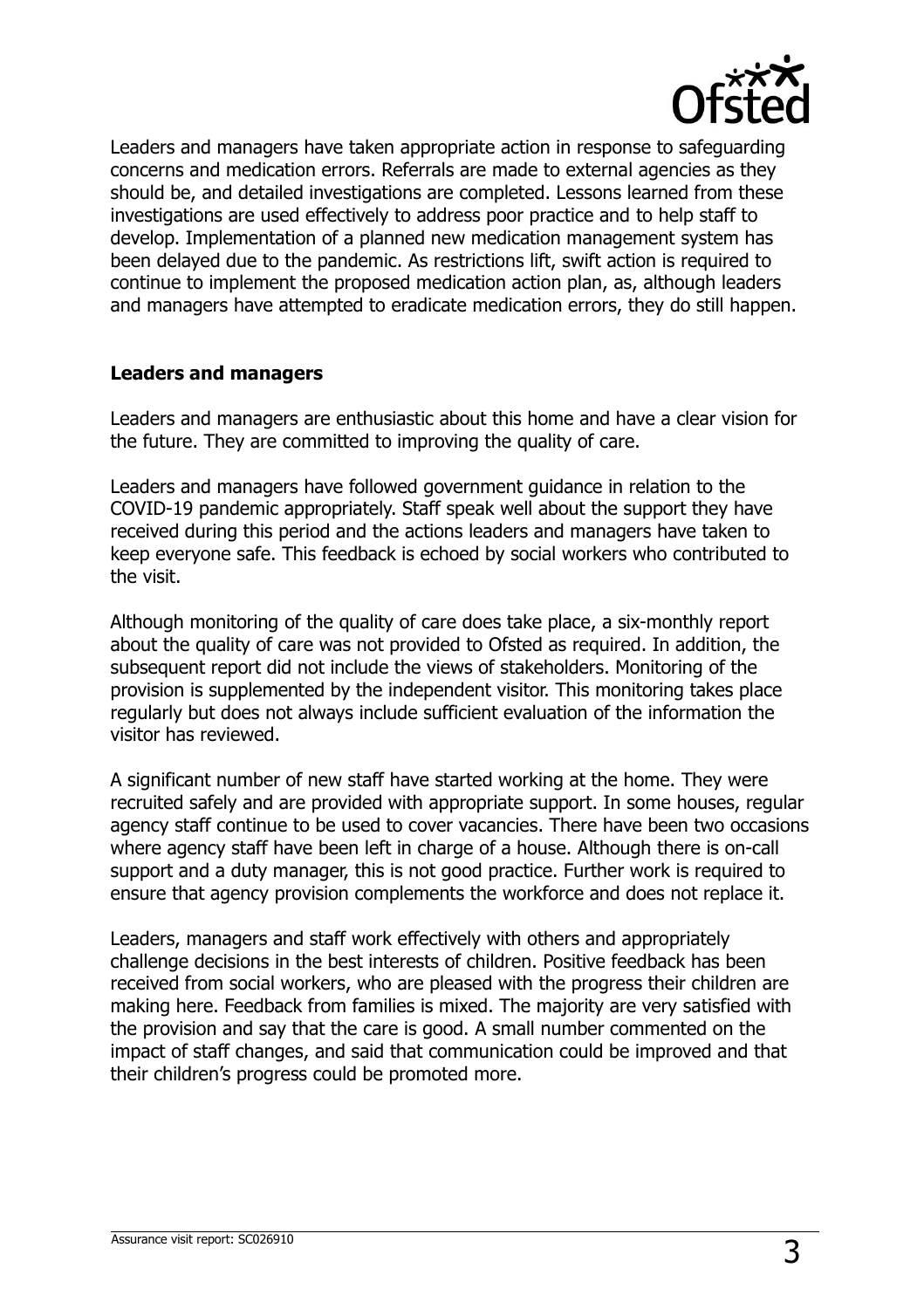

## **What does the children's home need to do to improve?**

## **Statutory requirements**

This section sets out the actions that the registered person(s) must take to meet the Care Standards Act 2000, Children's Homes (England) Regulations 2015 and the 'Guide to the children's homes regulations including the quality standards'. The registered person(s) must comply within the given timescales.

| <b>Requirement</b>                                                                                                    | Due date   |
|-----------------------------------------------------------------------------------------------------------------------|------------|
| 13: The leadership and management standard                                                                            | 30/11/2020 |
| The leadership and management standard is that the                                                                    |            |
| registered person enables, inspires and leads a culture in                                                            |            |
| relation to the children's home that-                                                                                 |            |
| helps children aspire to fulfil their potential; and promotes                                                         |            |
| their welfare.                                                                                                        |            |
| In particular, the standard in paragraph (1) requires the                                                             |            |
| registered person to-                                                                                                 |            |
| ensure that staff have the experience, qualifications and                                                             |            |
| skills to meet the needs of each child;                                                                               |            |
| ensure that the home has sufficient staff to provide care for                                                         |            |
| each child.                                                                                                           |            |
| (Regulation $13(1)(a)(b)(2)(c)(d))$                                                                                   |            |
| In particular, ensure that agency staff are not left in sole                                                          |            |
| charge of a home during the day or night.                                                                             |            |
| 23: Medicines                                                                                                         | 31/12/2020 |
| The registered person must make arrangements for the                                                                  |            |
| handling, recording, safekeeping, safe administration and                                                             |            |
| disposal of medicines received into the children's home.                                                              |            |
| In particular, the registered person must ensure that-<br>medicine which is prescribed for a child is administered as |            |
| prescribed to the child for whom it is prescribed and to no                                                           |            |
| other child.                                                                                                          |            |
| (Regulation $23(1)(2)(b)$ )                                                                                           |            |
| 45: Review of Quality of Care                                                                                         | 31/1/2021  |
| The registered person must complete a review of the quality                                                           |            |
| of care provided for children ("a quality of care review") at                                                         |            |
| least once every 6 months.                                                                                            |            |
| In order to complete a quality of care review the registered                                                          |            |
| person must establish and maintain a system for monitoring,                                                           |            |
| reviewing and evaluating-                                                                                             |            |
| the quality of care provided for children;                                                                            |            |
| the feedback and opinions of children about the children's                                                            |            |
| home, its facilities and the quality of care they receive in it;                                                      |            |
| and                                                                                                                   |            |
| any actions that the registered person considers necessary in                                                         |            |
| order to improve or maintain the quality of care provided for                                                         |            |
| children.                                                                                                             |            |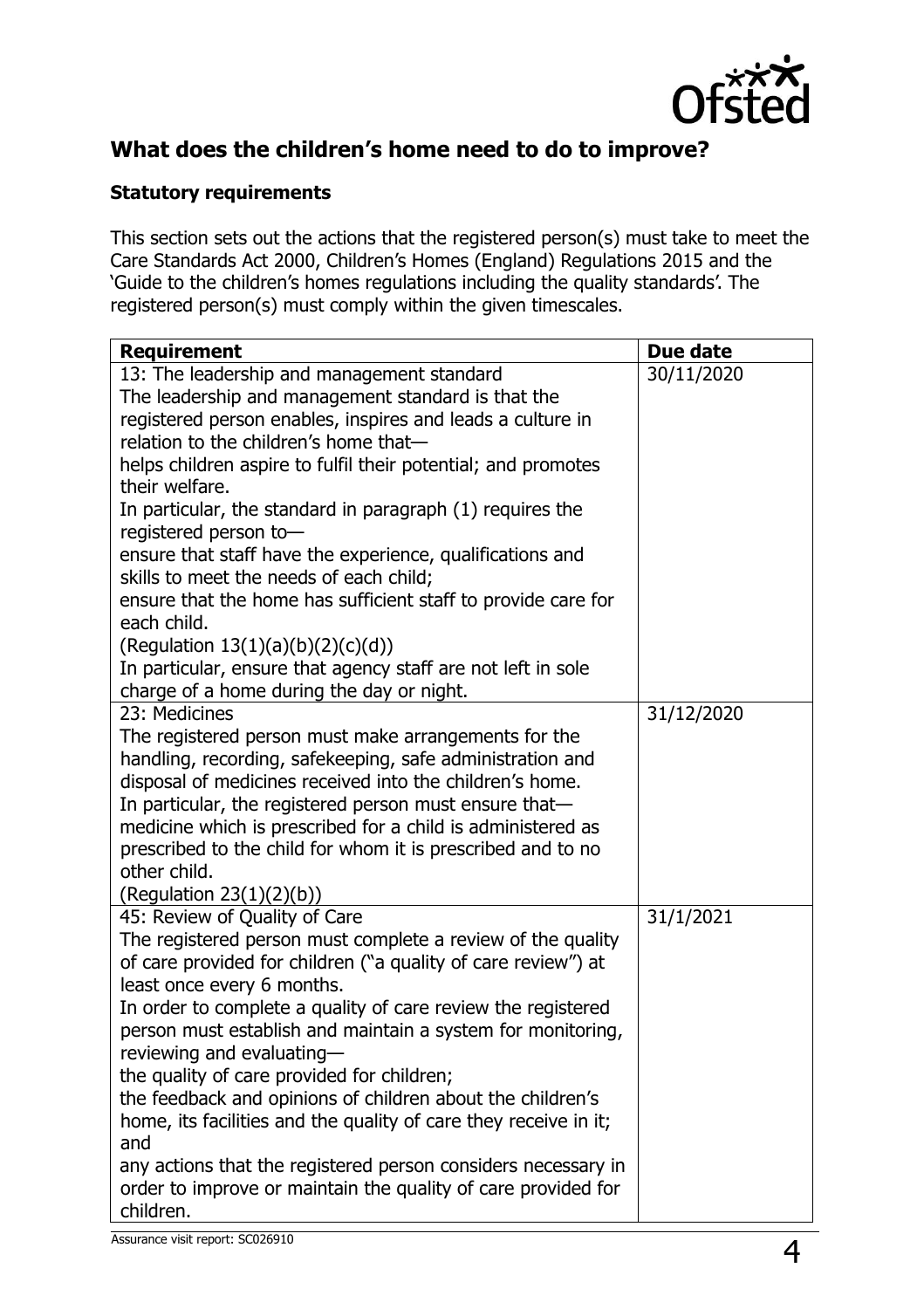

| After completing a quality of care review, the registered       |  |
|-----------------------------------------------------------------|--|
| person must produce a written report about the quality of       |  |
| care review and the actions which the registered person         |  |
| intends to take as a result of the quality of care review ("the |  |
| quality of care review report").                                |  |
| The registered person must-                                     |  |
| supply to HMCI a copy of the quality of care review report      |  |
| within 28 days of the date on which the quality of care         |  |
| review is completed; and                                        |  |
| make a copy of the quality of care review report available on   |  |
| request to a placing authority, if the placing authority is not |  |
| the parent of a child accommodated in the home.                 |  |
| The system referred to in paragraph (2) must provide for        |  |
| ascertaining and considering the opinions of children, their    |  |
| parents, placing authorities and staff.                         |  |
| (Regulation $45(1)(2)(a)(b)(c)(3)(4)(a)(b)(5))$                 |  |

## **Recommendations**

■ The registered person should only accept placements for children where they are satisfied that the home can respond effectively to the child's assessed needs as recorded in the child's relevant plans and where they have fully considered the impact that the placement will have on the existing group of children. The Statement of Purpose is an important document in the process of care planning as it sets out the needs of children the home is set up and equipped to care for. ('Guide to the children's homes regulations including the quality standards', page 56, paragraph 11.4) In particular, impact risk assessments need to take into account the staff's skills to meet the child's identified needs and identify any further training required to meet these needs.

■ Any child who has been restrained should be given the opportunity to express their feelings about their experience of the restraint as soon as is practicable, ideally within 24 hours of the restraint incident, taking the age of the child and the circumstances of the restraint into account. In some cases children may need longer to work through their feelings, so a record that the child has talked about their feelings should be made no longer than 5 days after the incident of restraint (regulation 35(3)(c)). Children should be encouraged to add their views and comments to the record of restraint. Children should be offered the opportunity to access an advocacy support to help them with this (regulation 7(2)(b)(iii)). ('Guide to the children's homes regulations including the quality standards', page 49, paragraph 9.60)

■ Any individual appointed to carry out visits to the home as an independent person must make a rigorous and impartial assessment of the home's arrangements for safeguarding and promoting the welfare of the children in the home's care. ('Guide to the children's homes regulations including the quality standards', page 65, paragraph 15.5) In particular, the independent person's report must consistently and clearly evaluate the work undertaken at the home.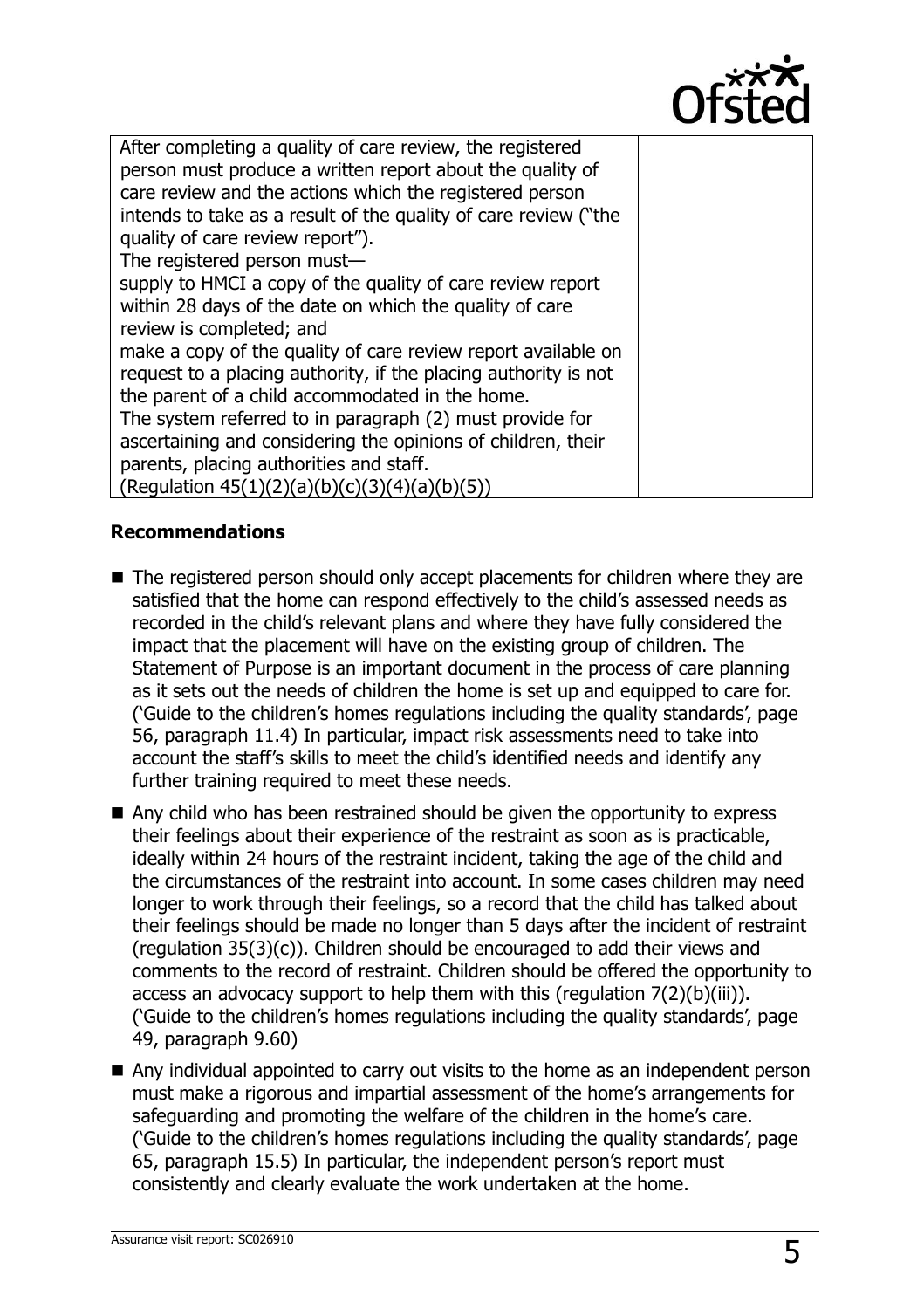

# **Children's home details**

**Unique reference number:** SC026910

**Registered provider:** Cambian Autism Services Limited

**Registered provider address:** Metropolitan House, 3 Darkes Road, Potters Bar EN6 1AG

**Responsible individual:** Greg Regan

**Registered manager:** Kerry Byron

# **Inspectors**

Wendy Anderson, Social Care Inspector David Kidner, Social Care Inspector Carys Flain, Social Care Inspector